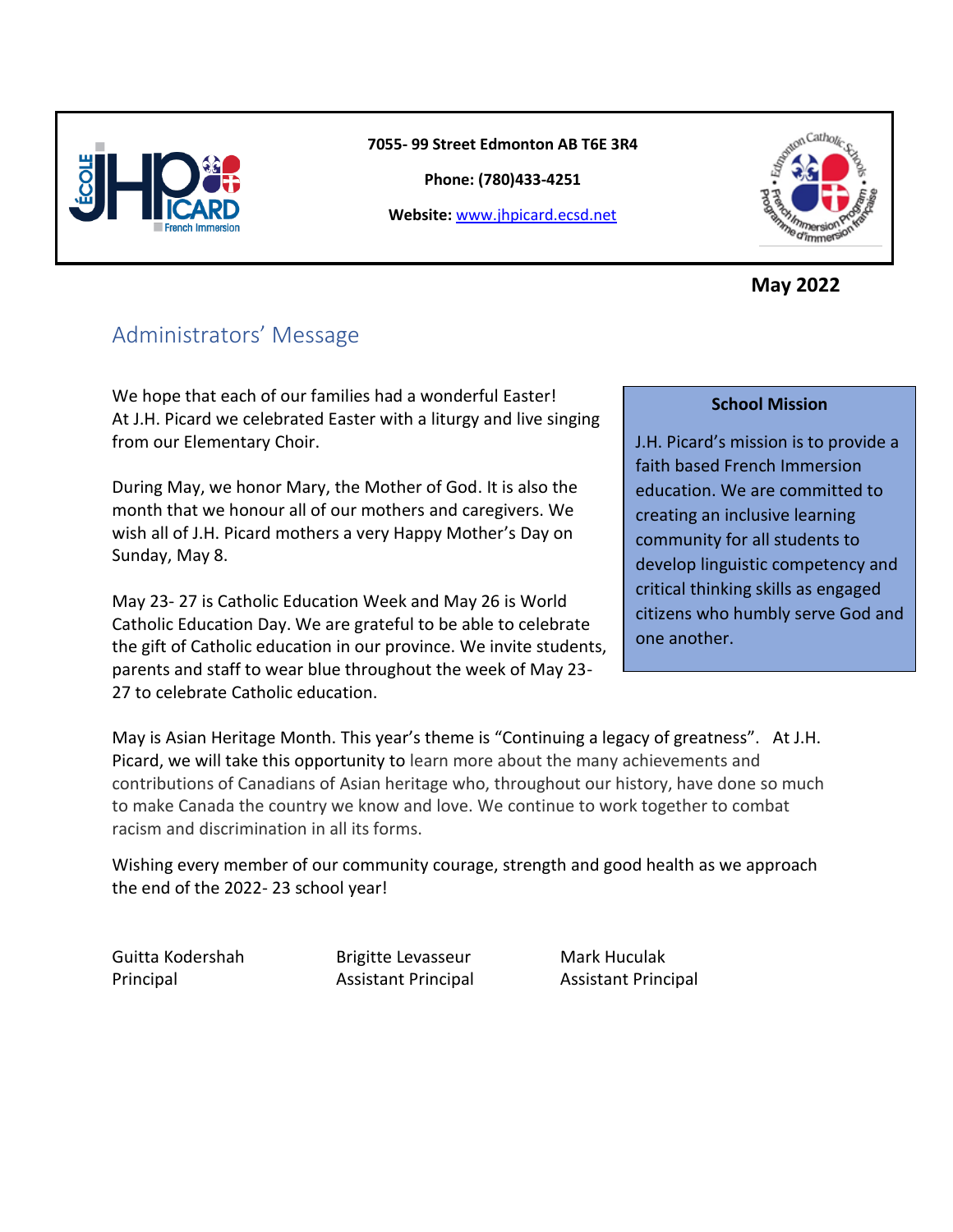#### In-person Kindergarten Open House



# 2022-23 Kindergarten **Refer a Friend Program**



Tell a friend about the exceptional Kindergarten French Immersion learning experience offered by J.H. Picard. If they register their child for the kindergarten 2022-23 school year, their name as well as yours will be entered in a draw for a \$100 gift card to the Telus World of Science. Two prizes available. Draw to take place on June 20, 2022.



## Confirm Registrations for 2022- 23 School Year

As we continue our planning for the upcoming school year, we would like to remind all our families to inform us if you are planning to move your children to a different school as soon as possible so that we are able to plan effectively for classes and staffing. Thank you to all families who already confirmed their children's 2022- 23 registration.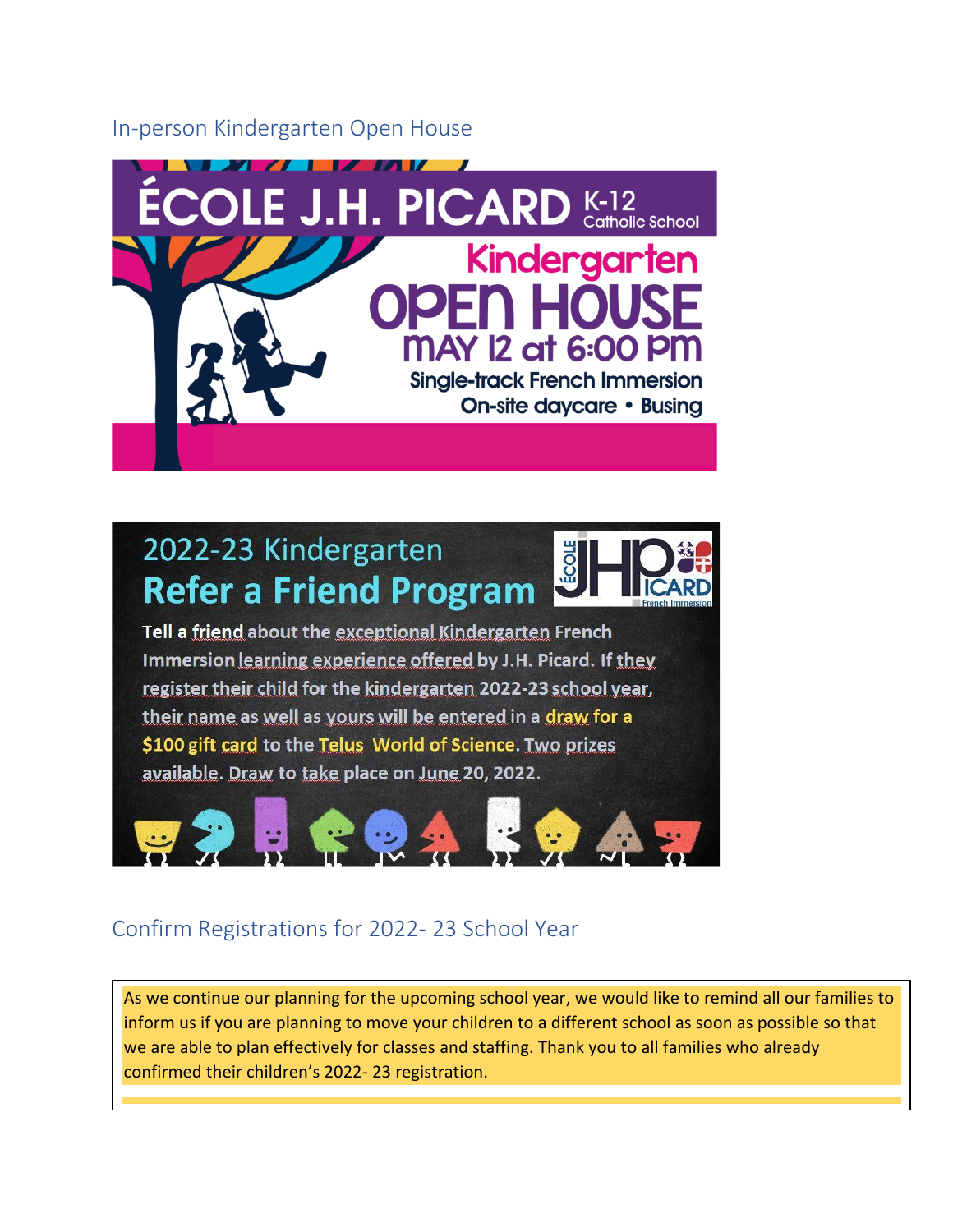

| April 4, May2, June 6 | DELF Exam Gr. 12 students                                                                                   |
|-----------------------|-------------------------------------------------------------------------------------------------------------|
| May 4                 | AP English Exam<br>AP Computer Science A Exam                                                               |
| May 9                 | AP Calculus AB Exam                                                                                         |
| May 6 & 20            | Hot Lunch Days- Lunch Lady Program                                                                          |
| May 6 & 7             | High School Minecraft Gameathon- Social Justice Fundraiser                                                  |
| <b>May 12</b>         | <b>Staff Appreciation Lunch</b><br>(Coordinated by the J.H. Picard School Council)                          |
| <b>May 17</b>         | School Council virtual meeting@ 6:00 pm                                                                     |
| May 19, 20 & 21       | The Curious Incident of the Dog in the Night-Time,<br>High School Play- Auditorium Campus St-Jean @ 7:00 PM |
| <b>May 20</b>         | Junior High Minecraft Gameathon -Social Justice Fundraiser                                                  |
| <b>May 23</b>         | Victoria Day- No School                                                                                     |
| May 24                | Grade 6 Routine Immunization 2 <sup>nd</sup> dose & Outstanding Gr. 7's, 8's<br>& 9's                       |
|                       | Elementary Cross-Country Run@ Rundle Park- 3:00- 5:00 PM                                                    |
| <b>May 26</b>         | <b>Graduation Mass at St Theresa Church</b>                                                                 |
| May 27                | <b>Graduation Banquet at Chateau Lacombe</b>                                                                |

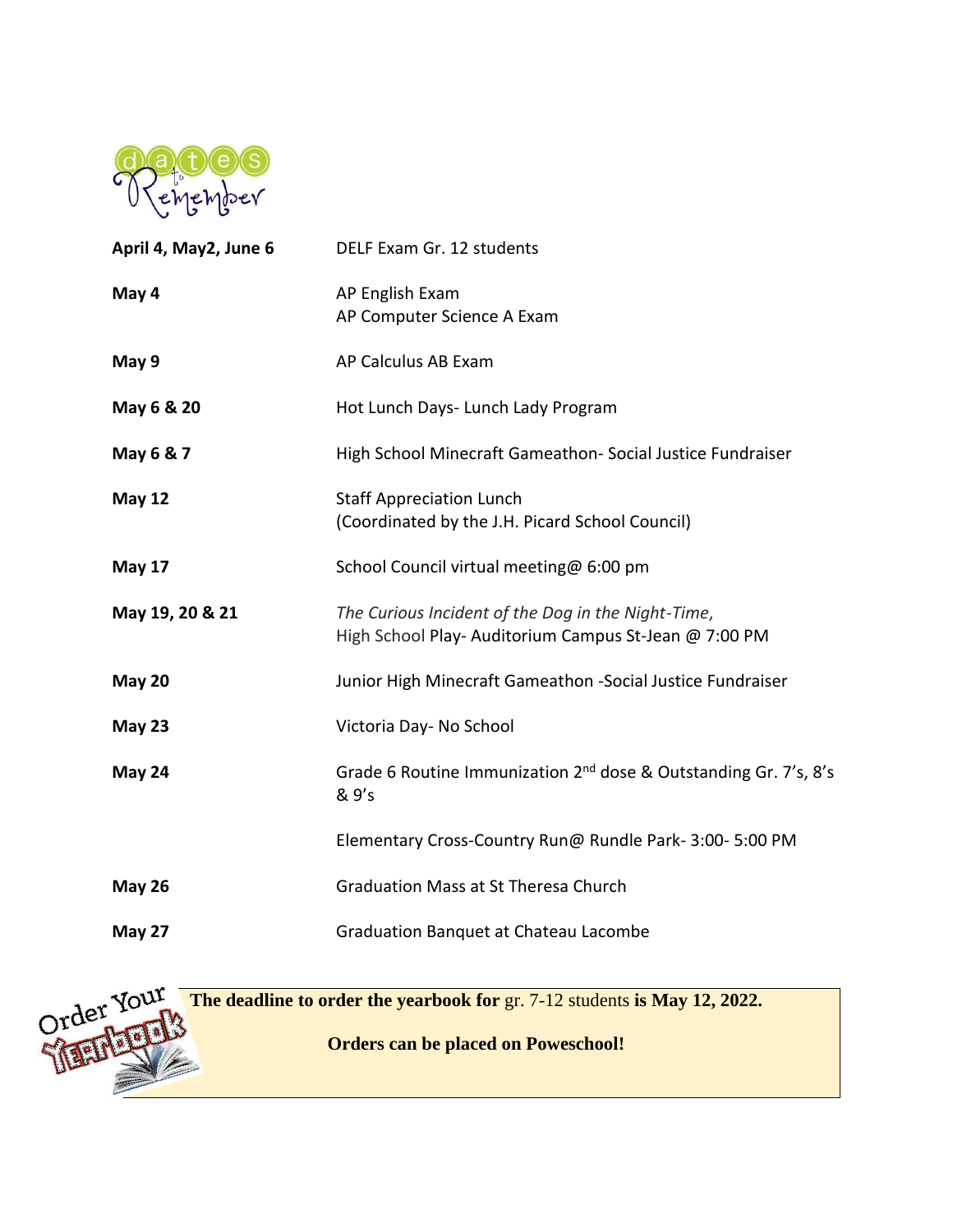# Diploma Exams Schedule

| Monday, June 13    | 9:00 A.M.-12:00 P.M.                            | English Language Arts 30-1 Part A*<br>English Language Arts 30-2 Part A* |
|--------------------|-------------------------------------------------|--------------------------------------------------------------------------|
| Tuesday, June 14   | $9:00 A.M. -12:00 P.M.$<br>9:00 A.M.-11:30 A.M. | Social Studies 30-1 Part(ie) A*<br>Social Studies 30-2 Part(ie) A*       |
| Wednesday, June 15 | $9:00$ A.M. $-12:00$ P.M.                       | Français 30-1 Partie A<br>French Language Arts 30-1 Partie A*            |
| Thursday, June 16  | 9:00 A.M.-12:00 P.M                             | Français 30-1 Partie B<br>French Language Arts 30-1 Part B               |
| Friday, June 17    | 9:00 A.M.-12:00 P.M.                            | Mathematics 30-1<br>Mathematics 30-2                                     |
| Monday, June 20    | 9:00 A.M.-12:00 P.M.                            | English Language Arts 30-1 Part B<br>English Language Arts 30-2 Part B   |
| Wednesday, June 22 | $9:00 A.M. -11:30 A.M.$                         | Social Studies 30-1 Part(ie) B<br>Social Studies 30-2 Part(ie) B         |
| Thursday, June 23  | 9:00 A.M.-12:00 P.M.                            | Biology 30                                                               |
| Friday, June 24    | $9:00$ A.M. $-12:00$ P.M.                       | Chemistry 30                                                             |
| Monday, June 27    | 9:00 A.M.-12:00 P.M.                            | Physics 30                                                               |

All students are provided with up to double the official time noted above if they require it.

## Provincial Achievement Tests (PATs) and Junior High Final Exams

If families will be away for any exams, please contact both the subject area teacher and the administration as soon as possible.

| May 16  | French Language Arts - Part A (written) Gr. 6<br>English Language Arts - Part A (written) Gr. 9                             |
|---------|-----------------------------------------------------------------------------------------------------------------------------|
| May 18  | English Language Arts - Part A (written) Gr. 6<br>French Language Arts - Part A (Written) Gr. 9                             |
| June 15 | French Language Arts - Part B - Gr. 6<br>French Language Arts - Part B - Gr. 9<br>French Language Arts - Part B - Gr. 7 & 8 |
| June 16 | Math - Part A - Gr. 6<br>Math - Part A - Gr. 9<br>Math $-$ Part A - Gr. 7 & 8                                               |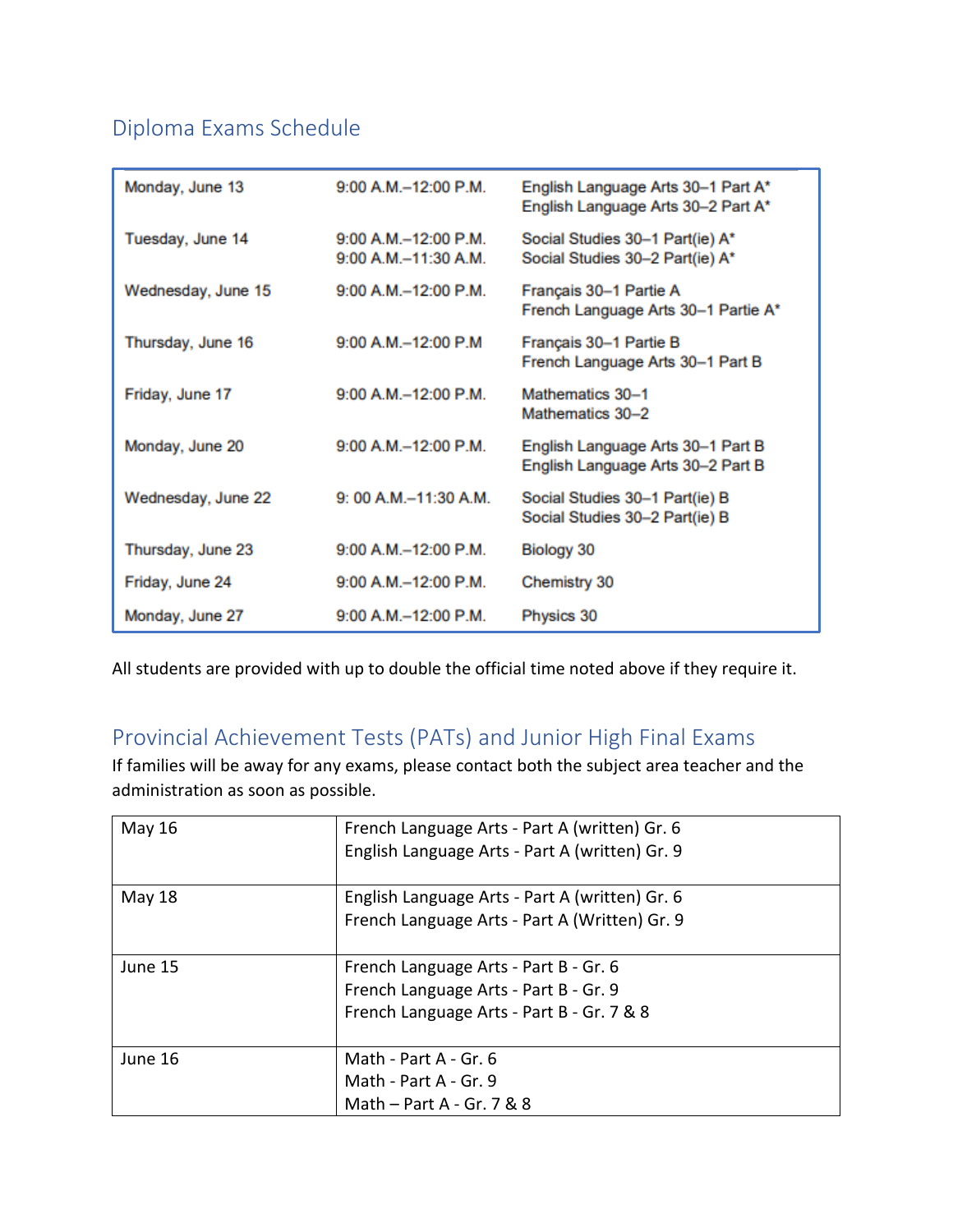| June 17 | English Language Arts - Part B Gr. 6<br>English Language Arts - Part B Gr. 9<br>English Language Arts - Part B Gr. 7 & 8 |
|---------|--------------------------------------------------------------------------------------------------------------------------|
| June 20 | Études sociales Gr. 6<br>Études sociales Gr. 9<br>Études sociales Gr. 7 & 8                                              |
| June 22 | Sciences Gr. 6<br>Sciences Gr. 9<br>Sciences Gr. 7 & 8                                                                   |
| June 24 | Math - Part B Gr. 6<br>Math - Part B Gr. 9<br>Math - Part B Gr. 7 & 8                                                    |

## Hot Lunch – Friday, May 6 and May 20



Our next Hot Lunch Day is scheduled for Friday, April 22. All Gr. 1- 12 students can order, as well as Kindergarten students who attend the day care. Orders are placed online at

<https://order.lunchlady.ca/>

## Free Teen Writing Workshop



**Crafting Worlds: Writers Building Magic and Technology Systems – May 10, 6:30pm**

Science fiction and fantasy are exciting genres where the only limit is a writer's imagination. However, there are also unique challenges to writing these genres.

Join Emily Victoria in this virtual workshop geared towards teen and youth writers where she will teach you the ins and outs of world-building, as well as how to create your very own magic or technology systems. Emily has two novels published with HarperCollins, *Silver in the Mist* and *This Golden Flame.*

Register online at [https://epl.bibliocommons.com/events/6269d632151c923c388e3ea8](https://can01.safelinks.protection.outlook.com/?url=https%3A%2F%2Fepl.bibliocommons.com%2Fevents%2F6269d632151c923c388e3ea8&data=05%7C01%7CGuitta.Kodershah%40ecsd.net%7Ce895fffd9f104fb1efd708da296d98e1%7Cb18d9f6f0743460da19b0b3297eeeb89%7C0%7C0%7C637867847939015850%7CUnknown%7CTWFpbGZsb3d8eyJWIjoiMC4wLjAwMDAiLCJQIjoiV2luMzIiLCJBTiI6Ik1haWwiLCJXVCI6Mn0%3D%7C3000%7C%7C%7C&sdata=rxwcv8Psg5M%2F9nQH8%2FemHefqCBil29%2FXOVJYjbpa3BM%3D&reserved=0)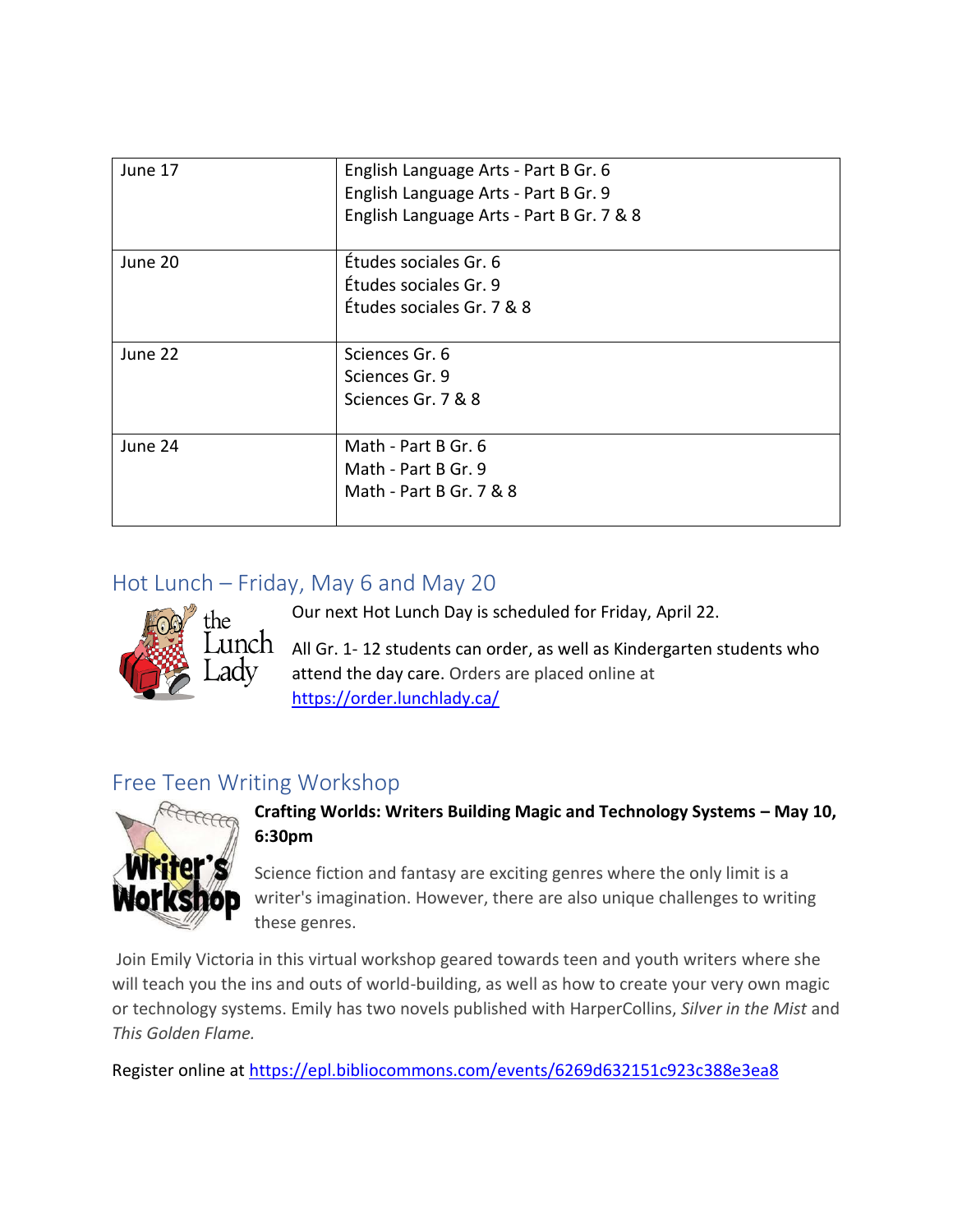## J.H. Picard Play Production

## "The Curious Incident of the Dog in the Night-Time"

*The Curious Incident of the Dog in the Night-Time*, based on the novel by Mark Haddon and adapted by Simon Stephens is a courageous story about a courageous young man who values life.

Our production will be taking place at the Auditorium at **Campus Saint-Jean, 8406 Rue Marie-Anne Gaboury, Edmonton on May 19, 20 and 21 at 7:00 pm.** Running Time: 2 hours and 35 minutes, including intermission.

From the National Theatre, in London, United Kingdom: "Christopher, fifteen years, stands beside Mrs Shears' dead dog.

It has been speared with a garden fork, it is seven minutes after midnight and Christopher is under suspicion. He records each fact in the book he is writing to solve the mystery of who murdered Wellington.

He has an extraordinary brain. He is exceptional at math, while everyday life presents some barriers. He has never ventured alone beyond the end of his road; he detests being touched and he distrusts strangers. When he falls under suspicion for killing his neighbour's dog, it takes him on a journey that upturns his world."

Tickets are 12 \$ and can be purchased online or at the door on the evening of performances. **More information regarding ticket sales will be communicated in the near future.**

## Grade 12 Graduation Update



Our community is looking forward to celebrating the Class of 2022 later this month.

**On May 26th,** families will gather at St. Theresa's Parish where Fr. Roy will celebrate a graduation mass for our 48 graduates. Commencement exercises will

immediately follow mass. All are welcome to attend this special event; tickets are not required. Mass begins at 6:30 pm.

**Friday evening, May 27th**, graduates will be honored at a banquet and dance at Chateau Lacombe. This is always a special night, seeing our graduates looking their best and families celebrating together.

The administration, teachers and staff of J H Picard are very proud of our 48 graduating students. They have demonstrated resilience, worked hard, and provided leadership throughout their time in high school. Félicitations!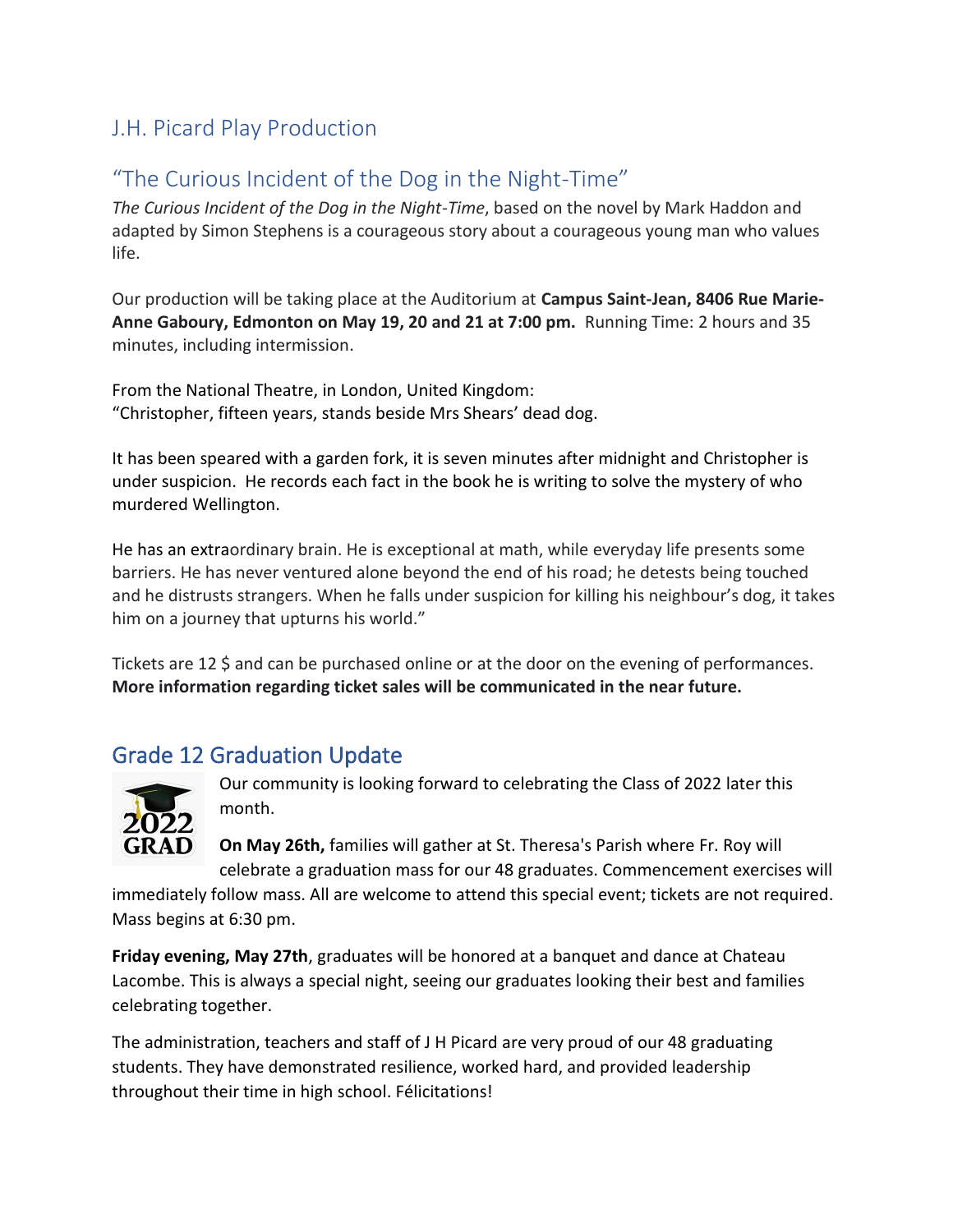## Elementary Cross-Country Run



JH Picard Elementary students in grades 3-6 have the opportunity to participate in the Edmonton Catholic Schools 32<sup>nd</sup> Annual Elementary Cross-Country Run at Rundle Park on **May 24, 2022, from 3:00 -5:00 pm.** 

To prepare for this fun event, practices will take place on Tuesday and Wednesday lunch recesses from May 3 – May 18 with M. Huculak and Mme Marylène on the outside soccer field. These practices are open to all students in grades 3-6.

To participate in the run at Rundle Park, there is a cost of \$10 and a requirement to return the signed parental consent form, to your child's classroom teacher. The registration form has been sent by email to all parents in grades 3-6. Please contact M. Huculak if you have any questions.

Race categories and **order of races** are as follows:

- 1) Boys 8&under 1200m
- 2) Girls 8&under 1200m
- 3) Boys 9 yrs old 2000m
- 4) Girls 9 yrs old 2000m
- 5) Boys 10 yrs old 2000m
- 6) Girls 10 yrs old 2000m
- 7) Boys 11 and up 2000m
- 8) Girls 11 and up 2000m

#### Grade 7-12 Fine Arts Showcase



J.H. Picard is delighted to present our **Grade 7-12 Fine Arts Showcase** along the theme of "Rain before Rainbows". We are finally able to share the talents cultivated by our students with a live audience! Students courageously move towards the promise light and life, capured by a celebration of the arts in music, drama, dance, visual art, and the recording arts.

Join us on **Thursday, June 2 at 7pm** to witness the curriclum come alive through performances and exhibited work tied to the learning outcomes. Umbrellas not required!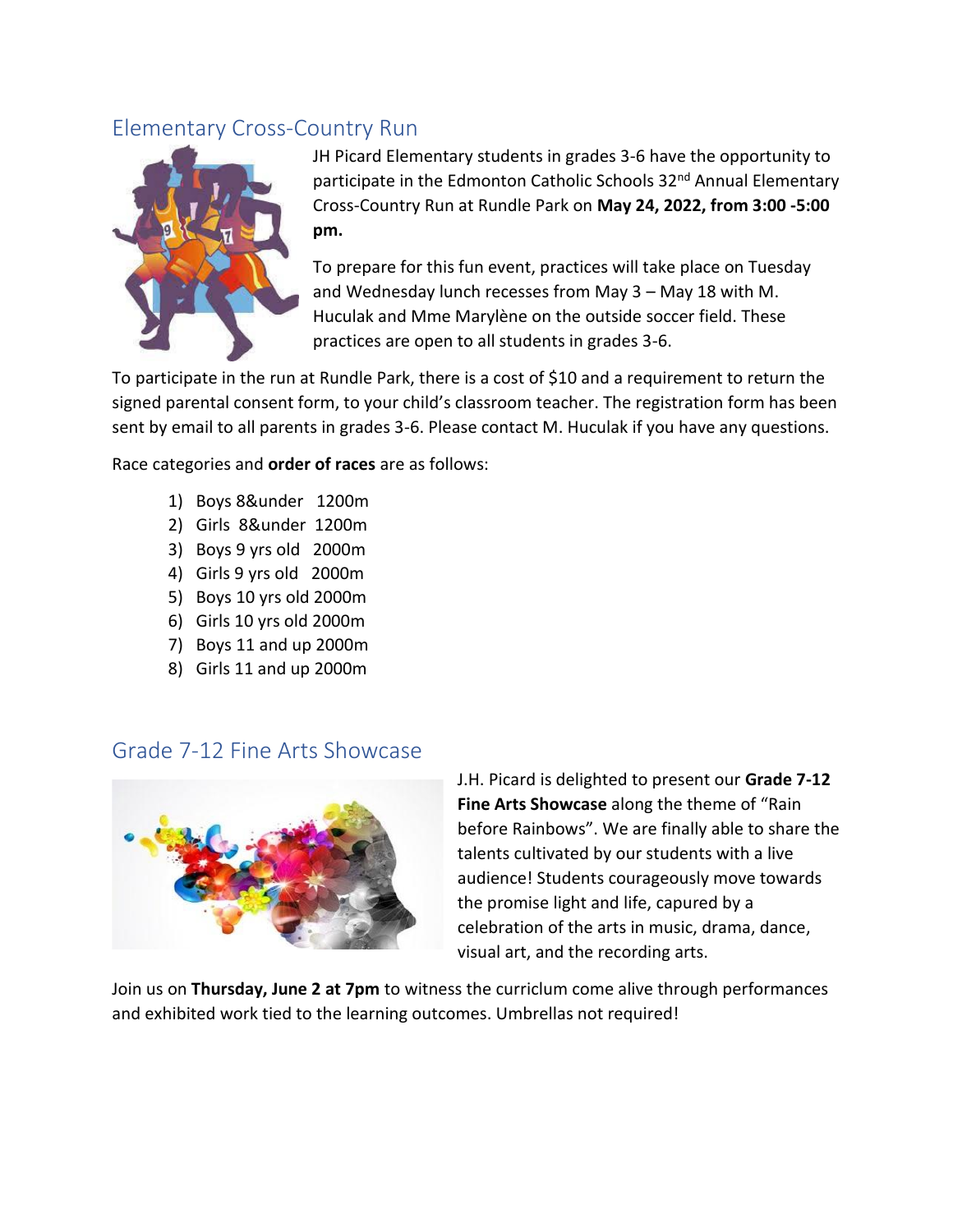## Summer School at J.H. Picard



A reminder to sign up for Summer School if you intend to take at class during July 2022. All registrations must be completed online at [www.ae.ecsd.net.](https://can01.safelinks.protection.outlook.com/?url=http%3A%2F%2Fwww.ae.ecsd.net%2F&data=05%7C01%7CGuitta.Kodershah%40ecsd.net%7C2cdf1ac7c11d49578e8008da2bfc9477%7Cb18d9f6f0743460da19b0b3297eeeb89%7C0%7C0%7C637870661061861786%7CUnknown%7CTWFpbGZsb3d8eyJWIjoiMC4wLjAwMDAiLCJQIjoiV2luMzIiLCJBTiI6Ik1haWwiLCJXVCI6Mn0%3D%7C3000%7C%7C%7C&sdata=xGQKzSM1eLM2aSA0rUFS2zanm4IaTqQarfeXNvsagSU%3D&reserved=0)

The following courses are planned for in-person/classroom-based instruction at JHP. All courses are pending enrollment; therefore, *families are strongly encouraged to sign up as soon as possible and not wait until June.*

#### **5 Credit courses run from July 4th - July 26th 8:15 am - 1:15 pm**

Biologie 20

Biologie 30 (For students who are repeating the course only)

Social studies 20-1

Social studies 20-2

Math 10C (Suitable for Grade 10 students who need to increase their final grade before moving into Math 20-level)

Math 20-1

Science 10

#### **3 Credit courses run from July 4th - July 15th 8:15 am - 1:15 pm**

CALM

Religion 15\* (see note below)

#### **Important Note About Religion:**

Online registration for Religion 15 is restricted. Therefore, students from J H Picard should call 780-944-2000 and they will process Religion 15 registrations in this manner to override the required permissions.

### School Council



Our next virtual School Council meeting is on **Tuesday May 17, at 6:00 PM.** The link to the meeting will be emailed to the parents with the agenda. All parents are welcome to attend. We value your input into school decisions and activities.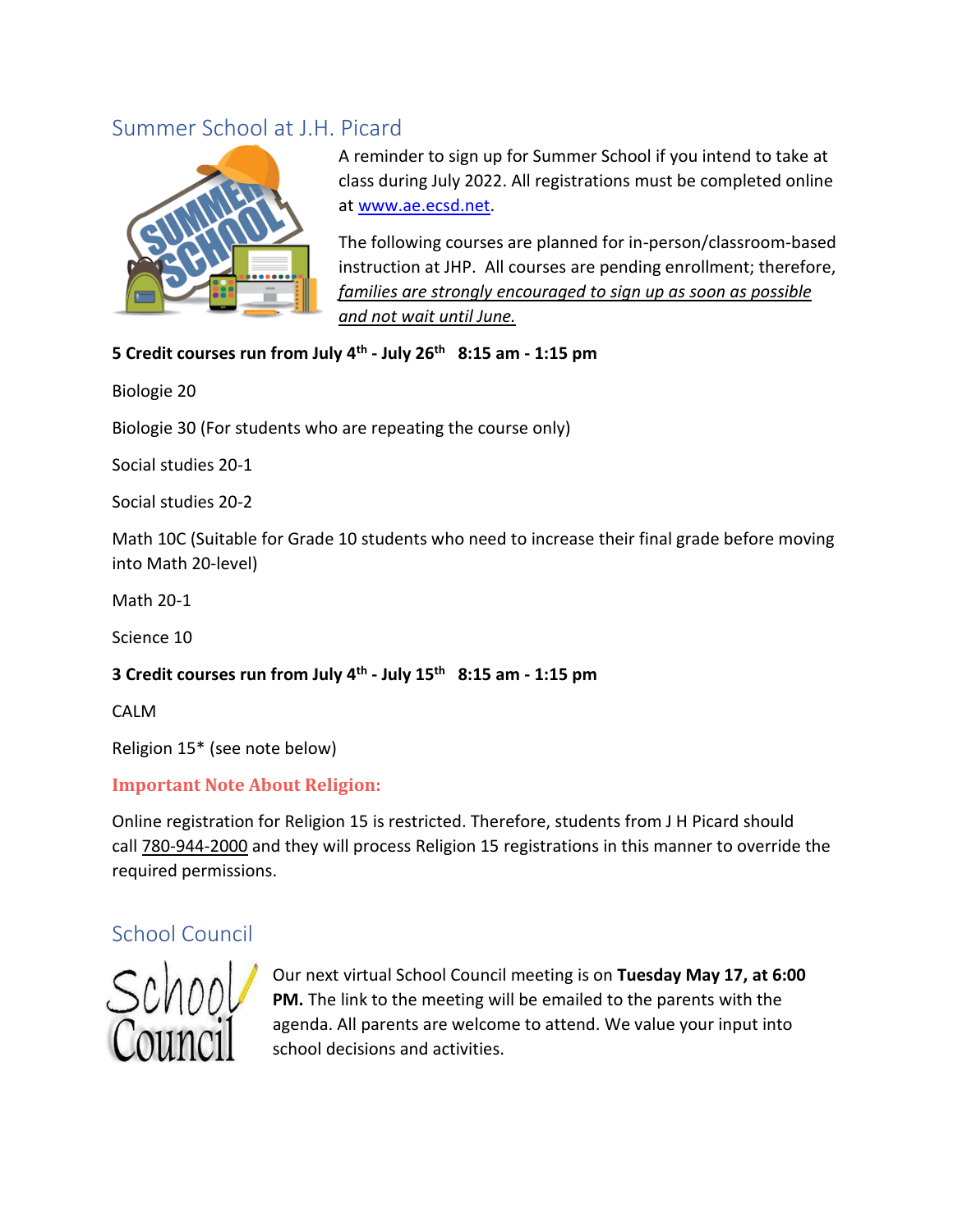# Spring has Sprung

Signs of Spring are everywhere in the school and on the grounds. We are grateful for the warmer days and every opportunity to get fresh air outside without the cumbersome presence of scarfs, toques, snowpants and masks. With the snow melt, debris is exposed. Students from Grades 1 to 9 will participate in The City of Edmonton's Capital City Clean Up believes that keeping our city clean is a shared responsibility. Please review these safety guidelines before participating in any litter pick up activity. Classes received gloves, bags and a safety information sheet.

The Grade 7 CTF Community Leadership class created a mural to inspire hope. Their words of encouragement and whimsical artwork makes for a positive entry in the school's lobby area.





Finally, M. Caetano never ceases to amaze us. He has made his butterfly and rock collections available for class viewings. You can see a couple astounding specimens on display in the school's front entrance as well.



*Congratulations*to Isabella Bowen, Liam Mhyco, and Bradon Wireko for receiving their Sacrament of Confirmation at ST. Theresa's parish on March 27.